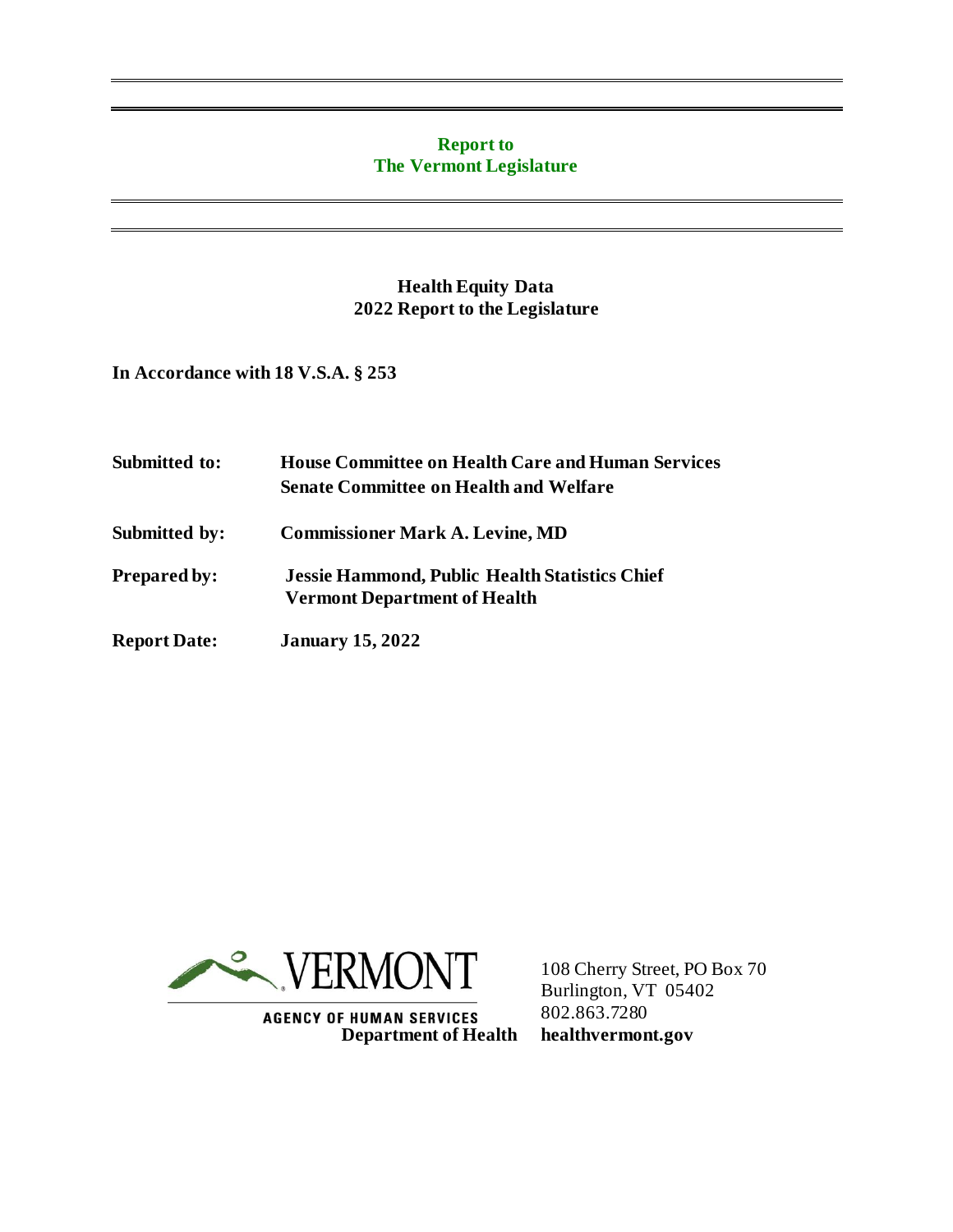# **Table of Contents**

| Appendix A: Examples of Health Equity Data Collected by the Department of Health |  |
|----------------------------------------------------------------------------------|--|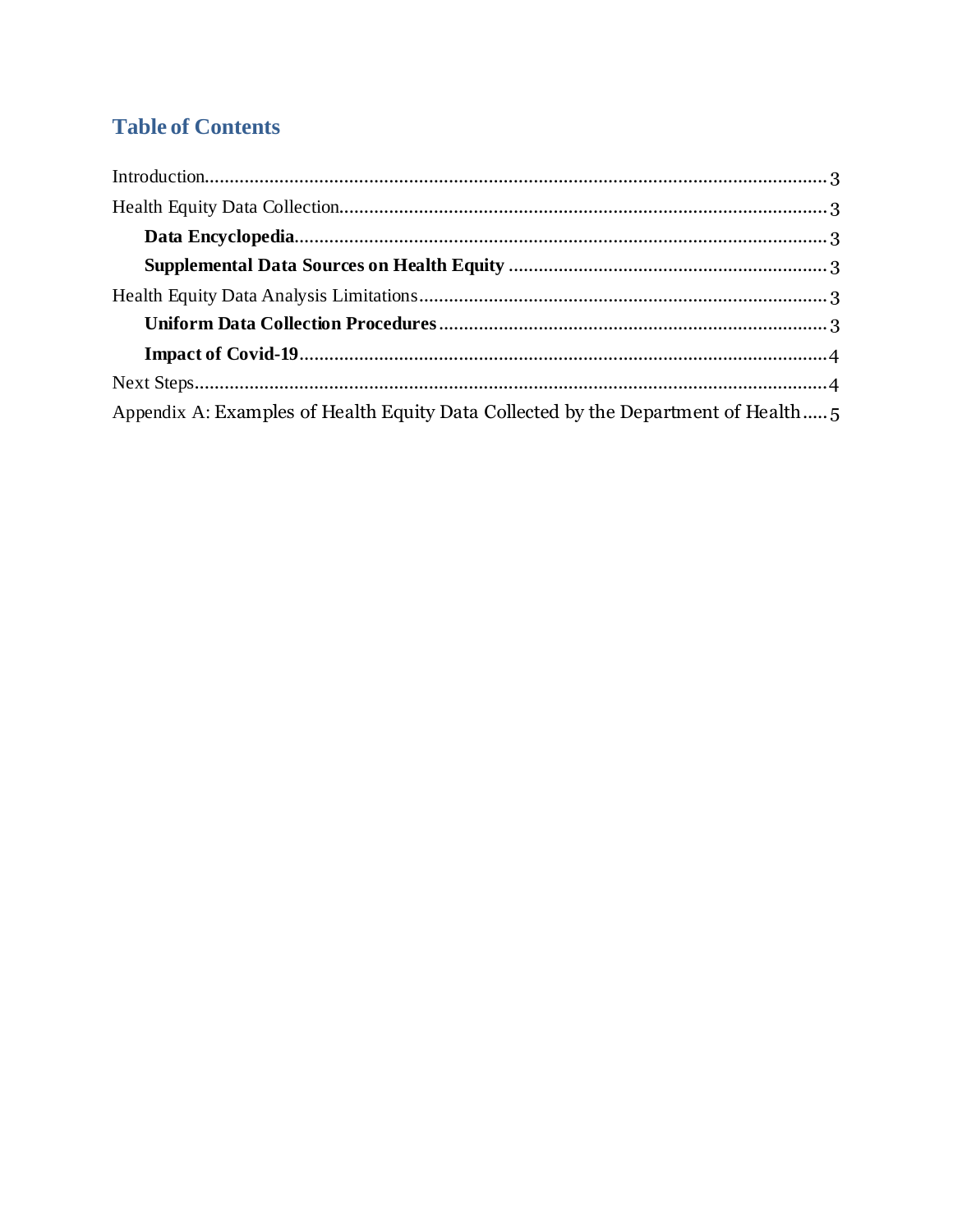#### **Health Equity Data 2022 Report to the Legislature January 15, 2022**

### <span id="page-2-0"></span>**Introduction**

This report is prepared in accordance with 18 V.S.A. § 253(b)(1), that requires the Vermont Department of Health (Department) to "systematically analyze such health equity data using the smallest appropriate units of analysis feasible to detect racial and ethnic disparities, as well as disparities along the lines of primary language, sex, disability status, sexual orientation, gender identity, and socioeconomic status…"

# <span id="page-2-1"></span>**Health Equity Data Collection**

### <span id="page-2-2"></span>**Data Encyclopedia**

The Department maintains a data encyclopedia that provides an overview of the majority of data sources owned or consistently used by the Department. Types of sources include populationbased surveys, registries and surveillance systems, regulatory and licensing data, insurance claims, and hospital discharge data. For each data source, the encyclopedia includes information on the system design, data available, frequency of data collection, population included, strengths and limitations, and indicators available for analysis.

The Department recently completed a review of the data encyclopedia to document data collection related to race, ethnicity, gender identity, age, primary language, socioeconomic status, disability status, sexual orientation, and sex. Through this review, the Department identified gaps in both the data encyclopedia and in data collection practices for health equity data. These two identified gaps will be addressed to implement consistent, Department-wide best practices for the collection of health equity data.

### <span id="page-2-3"></span>**Supplemental Data Sources on Health Equity**

Several programs within the Department regularly collect and report on data showing health inequities by population from a variety of sources. For example, the State Health Assessment (SHA) addresses disparities among populations by race, ethnicity, gender identity, age, primary language, socioeconomic status, disability status, sexual orientation, sex, and other breakout categories.

Other sources utilized by the Department for health equity data include the Behavioral Risk Factor Surveillance System survey, the Vermont Youth Risk Behavior Study, and the Pregnancy Risk Assessment Monitoring System. See Appendix A for examples on health equity data collected from these sources.

### <span id="page-2-4"></span>**Health Equity Data Analysis Limitations**

### <span id="page-2-5"></span>**Uniform Data Collection Procedures**

As noted above, there are several programs within the Department that collect health equity data. However, these programs do not currently utilize consistent health equity data collection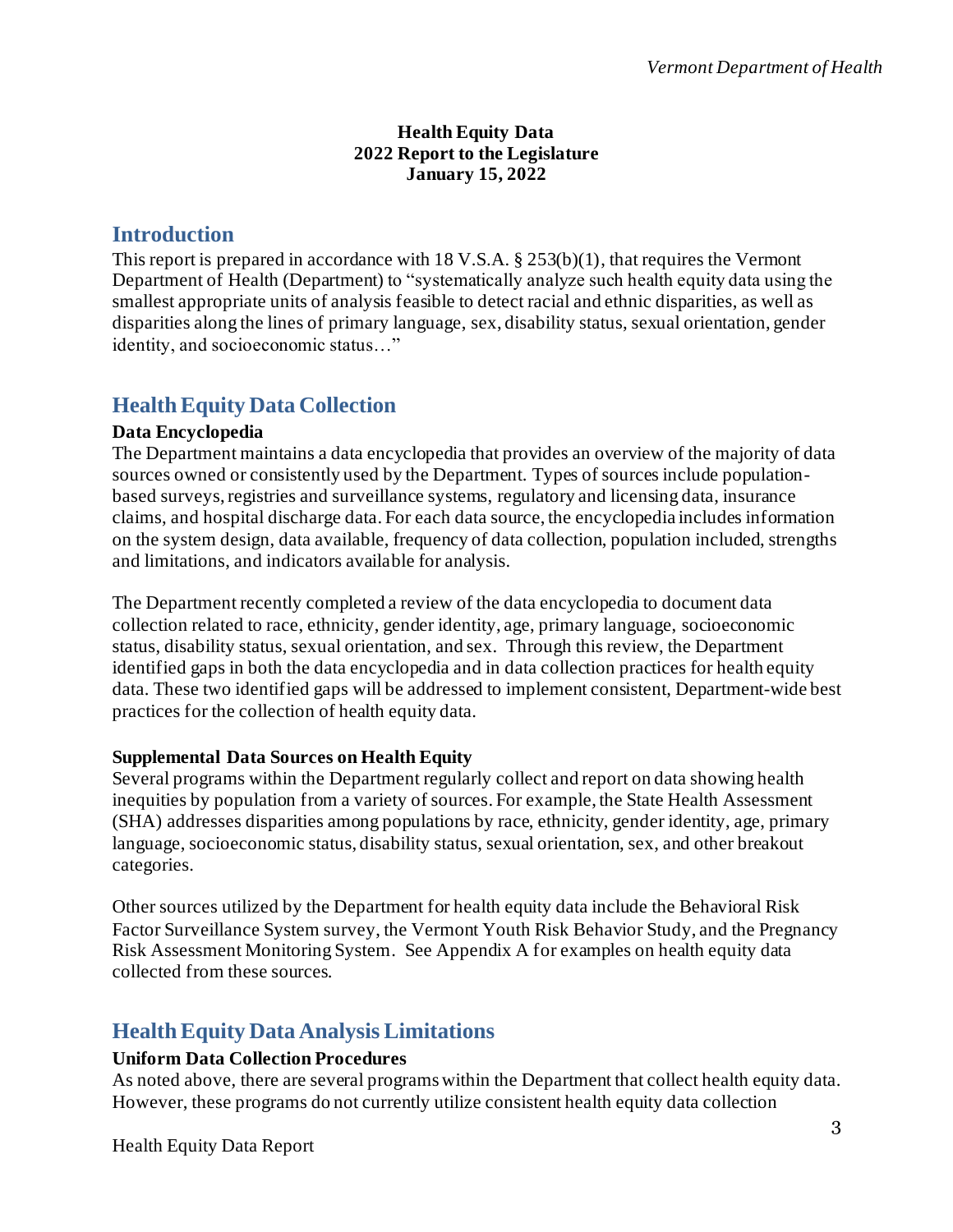procedures and instead use a variety of methodologies to do so. In order to facilitate the aggregation and subsequent analysis of these disparate data collected across programs, the Department must develop data collection procedures to guide the systematic analysis of health equity data. In this current context, in the absence of such procedures, the Department was not able to conduct a robust health equity analysis.

#### <span id="page-3-0"></span>**Impact of Covid-19**

The Vermont Department of Health's ability to implement a comprehensive assessment of the data related to health equity has been further inhibited due to the ongoing COVID-19 response, towards which most of the Department's surveillance and supplemental resources were redirected since the enactment of Act 33 (2021), which established this reporting requirement.

### <span id="page-3-1"></span>**Next Steps**

The Department has completed the hiring process of a health equity analyst to lead this work and is currently in the process of hiring other team members to support this work. The Department anticipates hiring to be completed in 2022.

Additionally, the Department is working with the Agency of Human Services to collaborate on data collection efforts with the goal to develop guidelines for collecting health equity data across the Agency.

Starting in 2022, the Departments will:

- 1) Reconcile the gaps in the Data Encyclopedia;
- 2) Develop guidelines for collecting health equity data for systematic analysis;
- 3) Enhance collaboration with the Agency of Human Services to ensure consistency in health equity data collection across the Agency;
- 4) Begin to incorporate these collection best practices into the various health equity data sources;
- 5) Create a data analysis plan;
- 6) Conduct a comprehensive analysis of health equity data; and
- 7) Begin to develop a health equity dashboard, with completion targeted for late 2022.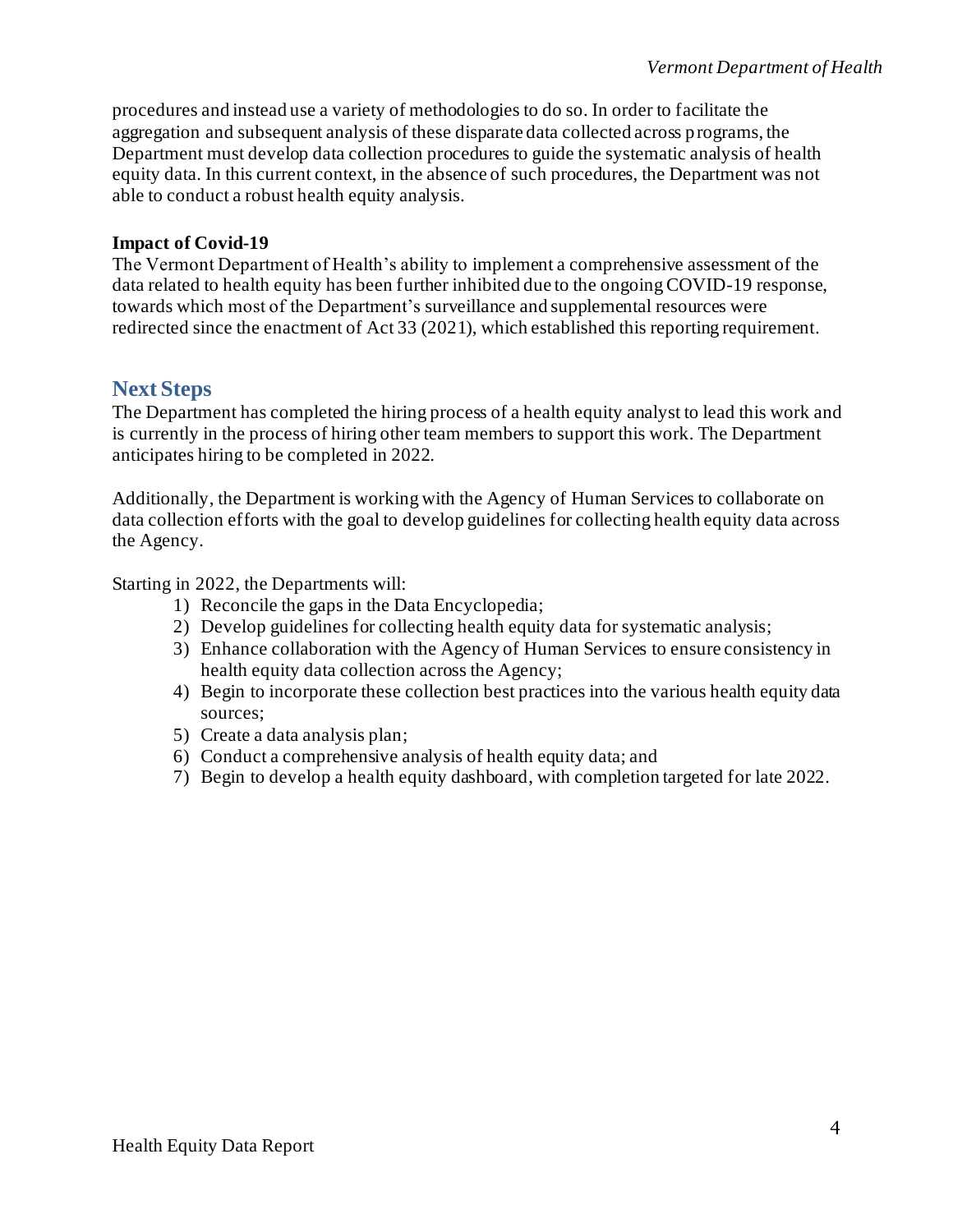# <span id="page-4-0"></span>**Appendix A:** Examples of Health Equity Data Collected by the Department of Health

### **Example 1**

The figure below highlights that Vermonters in the LGBTQAI+ community— both adolescents and adults—experience intimate partner violence and sexual violence at higher rates than heterosexual Vermonters, roughly two to five times as likely, depending on the measure.

# **Intimate Partner & Sexual Violence**



*Figure 1: Intimate Partner & Sexual Violence among people who identify as heterosexual and people in the LGBTQAI+ community*